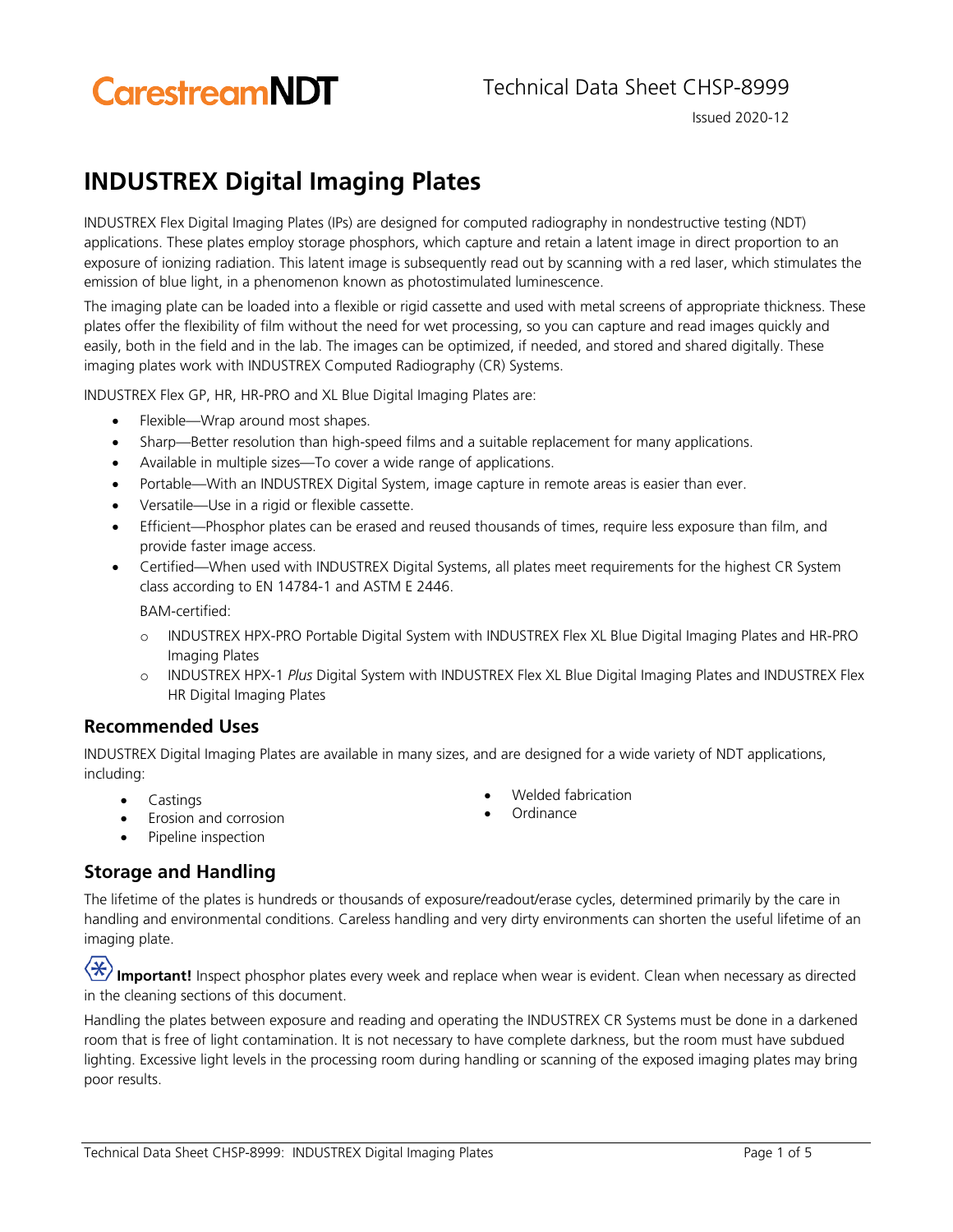Under normal-use conditions, phosphor plates will eventually show wear. Plate wear can result in artifacts on radiographs. This may occur from abrasion of the protective overcoat or inadvertent physical damage to the surface or edge. Certain chemical agents, such as non-approved plate cleaners, hand lotions, topical medications, food, and so forth, may also damage the plates.

Handle flexible phosphor plates with care. Hold plates by the edges and by the black side. Avoid contact with the plate's white or blue (phosphor) side. Make sure hands are clean and dry. For best results, wear nitrile rubber or latex gloves.

### **Cutting**

Cutting the plates is not recommended, as this will compromise the edge seal and make the plates prone to moisture damage at the edges.

### **Temperature Ranges**

The normal temperature operating range is  $-5$  to 30 °C (23 to 86 °F), although lower temperatures for short periods (several hours) will have no detrimental effect on the performance or physical integrity of the plates. In very hot environments, exercise care in bending or flexing the plates, as the phosphor layer could crack if flexed at temperatures exceeding 65 ˚C (149 °F). From 65 to 100 °C (149 to 212 °F), minor distortions of the polyester support may occur, and over 100 °C (212 °F), damage to the phosphor layer (blistering/buckling) may occur.

When radiography of very hot objects (such as hot welds) is necessary, a thin fire-resistant insulating layer may be placed between the cassette and the object, if experimentation shows it does not negatively affect image quality. Again, as a practical matter, the upper temperature limit will be determined by the point at which the cassette begins to burn, or the lead identification letters begin to melt.

### **Cleaning Plates**

INDUSTREX Digital Imaging Plates employ a phosphor that is moisture sensitive. When exposed to water (either liquid or vapor form), the phosphor breaks down and liberates iodine. The iodine can become trapped within the phosphor layer at the interface between the overcoat and phosphor layer. The yellow-brown color in the iodine strongly absorbs the blue light emitted by the phosphor. This results in a loss in plate speed, which causes image quality problems.

New imaging plates should be cleaned before the first use. This will impart the necessary anti-static properties and prevent the attraction of dust and dirt, which can result in image artifacts.

## **Important!**

- Water, isopropyl alcohol (isopropanol or rubbing alcohol) and plate cleaners containing isopropyl alcohol are not recommended.
- Read and follow instructions in Material Safety data Sheets (MSDS) for CARESTREAM Screen Cleaner (CAT No. 845-4977).

Note: Plates should be wiped routinely to remove any dust and loose dirt. It is also a good idea to clean the interior of flexible cassettes to avoid transfer of dirt or dust to the plate. Other cleaning solutions can contain chemicals that cause damage to the plate and could result in immediate or future image artifacts.

### **Cleaning Methods**

For routine cleaning, place the plate with the black (non-phosphor) side down on a clean, dry, non-abrasive surface, such as the cassette's cleaned tube side. Wipe the plate gently to remove dust. For other dirt, use CARESTREAM Screen Cleaner:

1. Fold a non-abrasive, lint-free wipe or cloth, and dampen with a small amount of the solution.

## **Important!**

- Do not pour the solution directly onto the plate. Excessive amounts of the screen cleaner may damage the plate. Moisture can cause immediate or future screen damage and image artifacts. Minimize contact with moisture and always dry plates immediately.
- Never insert a storage phosphor plate into a cassette unless the plate is thoroughly dry.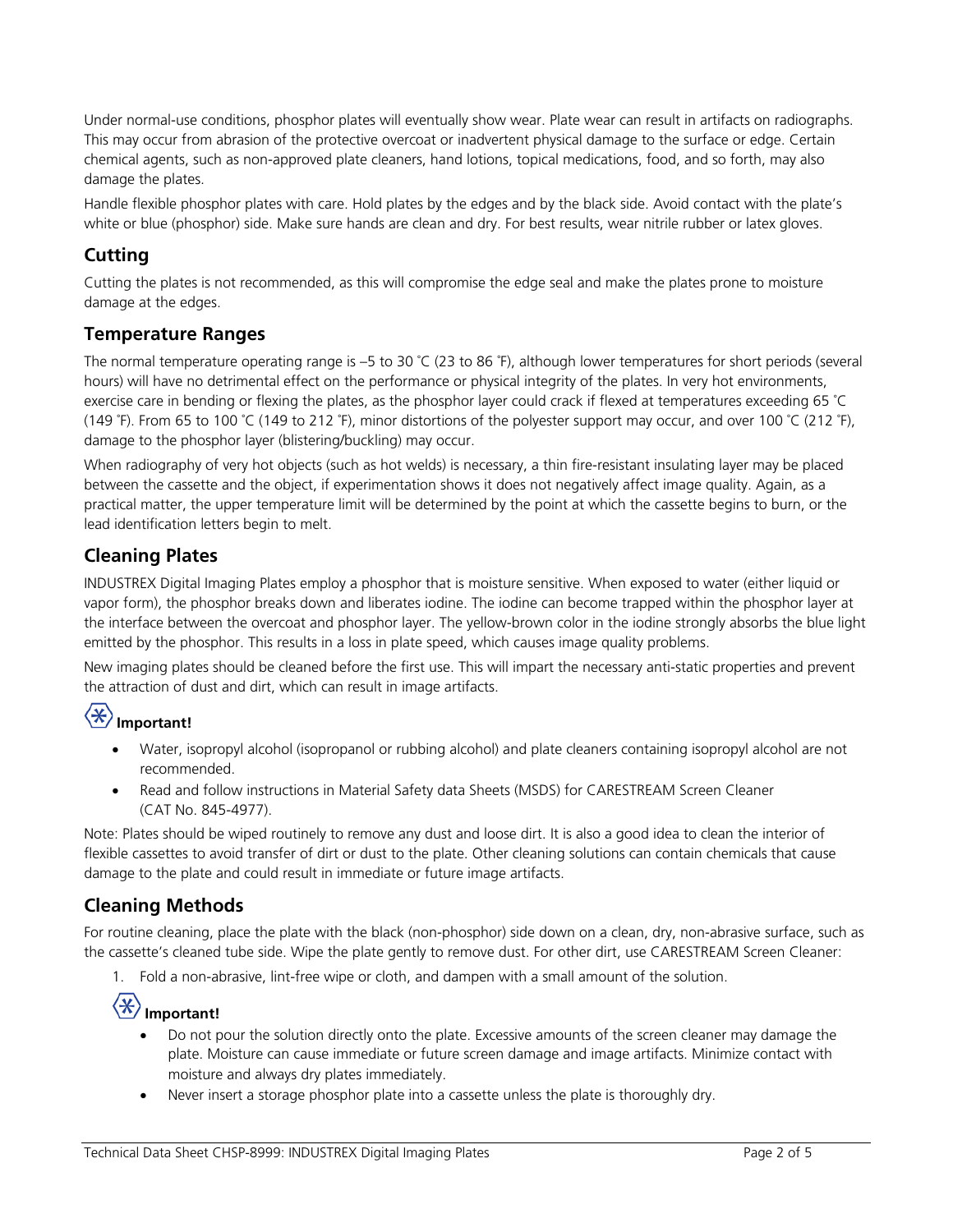- 2. Wipe the plate thoroughly, one section at a time. Fold the cloth to expose a fresh area for each section of the plate.
- 3. If necessary, for the removal of persistent dirt, apply pressure while cleaning.
- 4. Thoroughly dry the plate with a clean and dry, non-abrasive, lint-free cloth to remove residual cleaner. Do not leave the plate to air dry.

### **Characteristics**

|               | Total | Overcoat | <b>Phosphor</b> | <b>Support</b> | <b>Backing</b> |
|---------------|-------|----------|-----------------|----------------|----------------|
| <b>XL</b>     | 436   |          | 160             | 254            | 18             |
| <b>HR</b>     | 436   |          | 160             | 254            | 18             |
| <b>HR-PRO</b> | 443   | 11       | 160             | 254            | 18             |
| GР            | 584   |          | 290             | 254            | 29             |

#### **Physical Properties: Nominal Thickness (microns)**

INDUSTREX Digital Imaging Plates are comprised of a layer of barium fluorobromoiodide doped with divalent Europium (BaFBr/I:Eu2+), coated on a 10-mil polyester support. A polymer overcoat provides protection against normal handling such as fingerprints and moisture.

For the HR-PRO digital imaging plate, a polyethylene terephthalate (PET) laminate overcoat is applied over an adhesive layer to improve the plate physical properties.

A black polycarbonate backing layer provides anti-halation protection and curl control. It also contains slip agents for optimum transport through the CR reader hardware.

### **Flexibility**

The plates can be bent around pipes and other curved surfaces down to a radius of one inch, although as a practical matter, the bend radius will be much more limited by the configuration of the cassette and the lead screens when used.

### **Sharpness**

Sharpness is typically characterized by Modulation Transfer Function (MTF), a measure of signal or image modulation as a function of spatial frequency.

The figure shows the MTF curves for all imaging plates and highlights the improved sharpness of the HR and XL Blue plates.

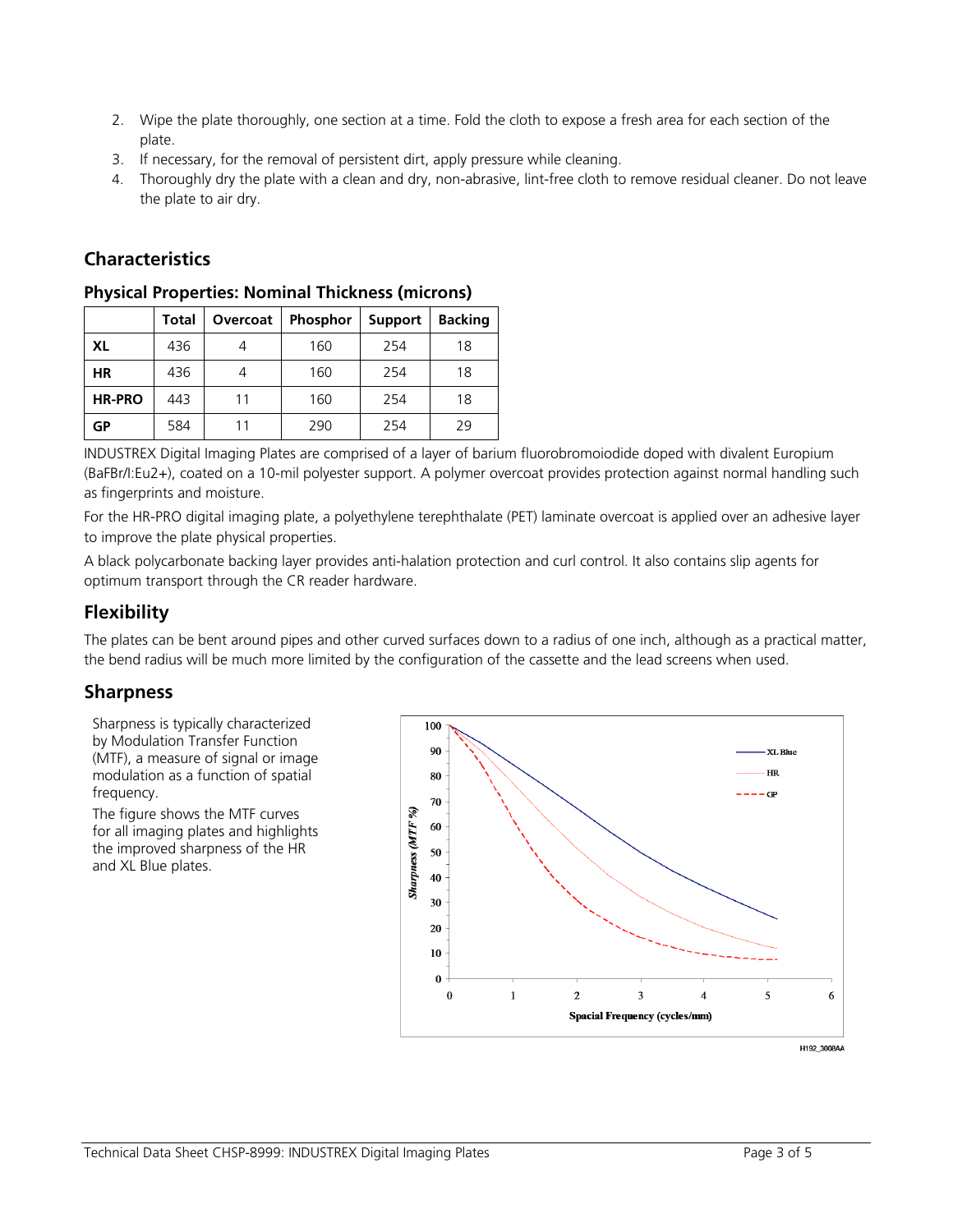### **Signal Retention**

The stored energy in the imaging plate phosphors will decay over time, resulting in some signal loss. This effect is known as image fading. This loss is also a function of temperature and will be greater at elevated temperatures.

In most applications, this signal decay will be of little importance, given the very wide latitude of storage phosphor imaging plates.

In critical applications, there are a few measures that can be taken; when the interval between exposing and readout is more than a few hours, the plates can be exposed with a higher radiation dose to compensate for signal decay.

For shorter intervals, simply keeping the time between exposing and readout constant will eliminate any decay-induced variability.

The figure shows the percent signal retention at ambient temperatures after an exposure 120 kV in accordance with ASTM E2445.

The plot is representative for INDUSTREX Flex Digital Imaging Plates. The signal retention remains above 75 % at 4 days.



### **Absorption**

Imaging plates are quite sensitive to low-energy scatter, as shown by their X-ray energy absorption curves.

For this reason, the use of lead screens, especially at energies greater than 100 kV, is important in controlling scatter to produce optimum image quality.